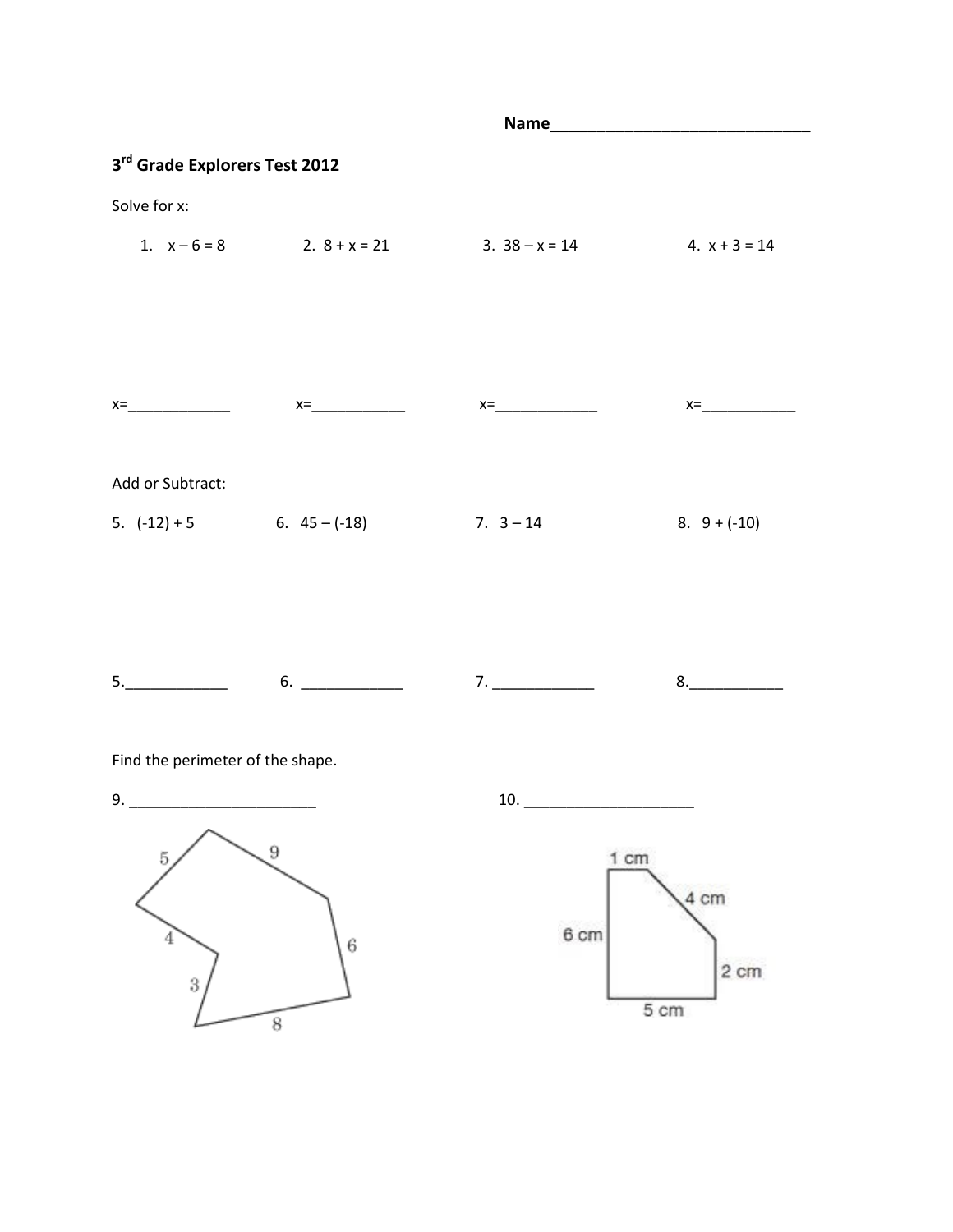## Find the area of the shape:



## 14. If the perimeter of the triangle is 32, what does x equal?



15. What is the name of the shape?



- A. pentagon
- B. octagon
- C. hexagon
- D. heptagon

16. 3×5=\_\_\_ 17. 11×6=\_\_\_ 18. 7×9=\_\_

\_\_\_\_\_\_\_\_\_\_\_\_\_\_\_\_\_\_\_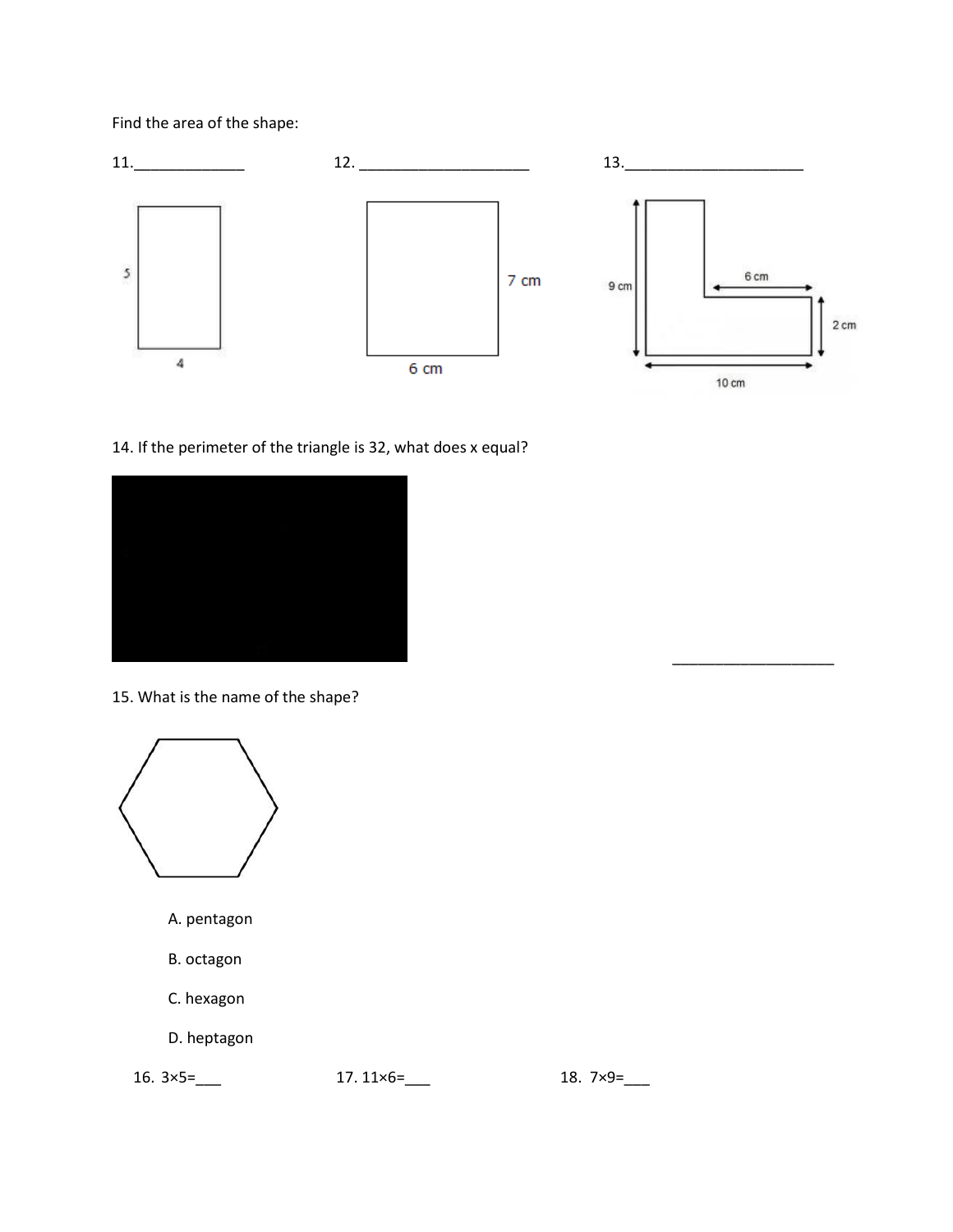19.  $2 \times 8 = 16$ 

20.  $3 \times 4 = 12$ 

 $12 \div 4 =$ 

 $16 \div 2 =$ 

21. Color 2/3 of the shape.



22. Color 3/4 of the shape.



23. Probability of B



24. Probability of A. Answer in a fraction.



 $\overline{\phantom{a}}$ 

25. Probability of shaded squares. Answer in a fraction.

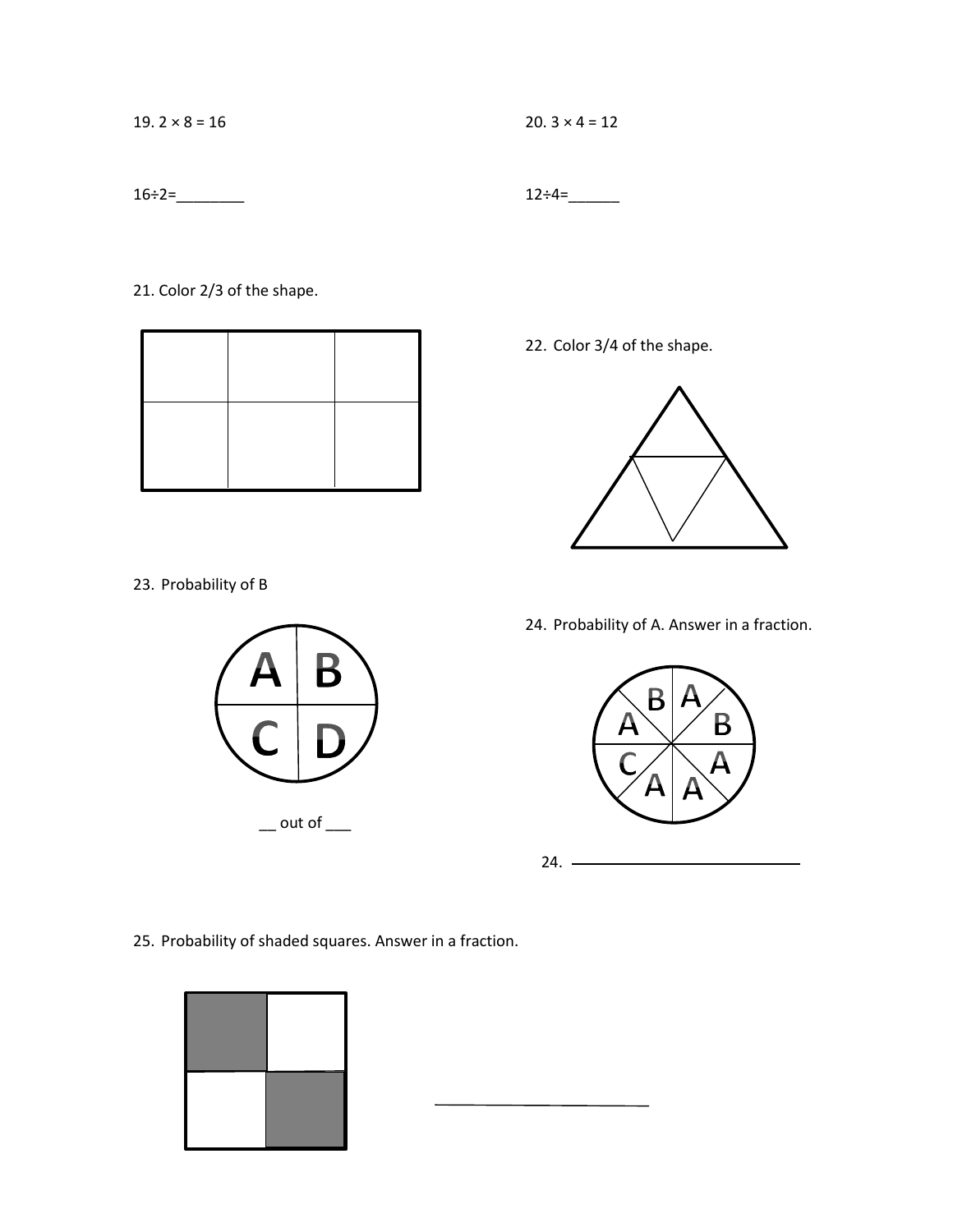| 26. Continue the pattern.              |  |
|----------------------------------------|--|
|                                        |  |
| 27. Continue the pattern.              |  |
|                                        |  |
| 28. Continue the pattern.              |  |
|                                        |  |
| 29. Continue the pattern.              |  |
|                                        |  |
| 30. Continue the pattern.              |  |
| $1, 2, 4, 8, \underline{\hspace{1cm}}$ |  |

Tie Breaker: These are flipped numbers (palindromes): 555, 575. They are the same forwards and backwards. List as many flipped numbers as you can between 230 and 465?